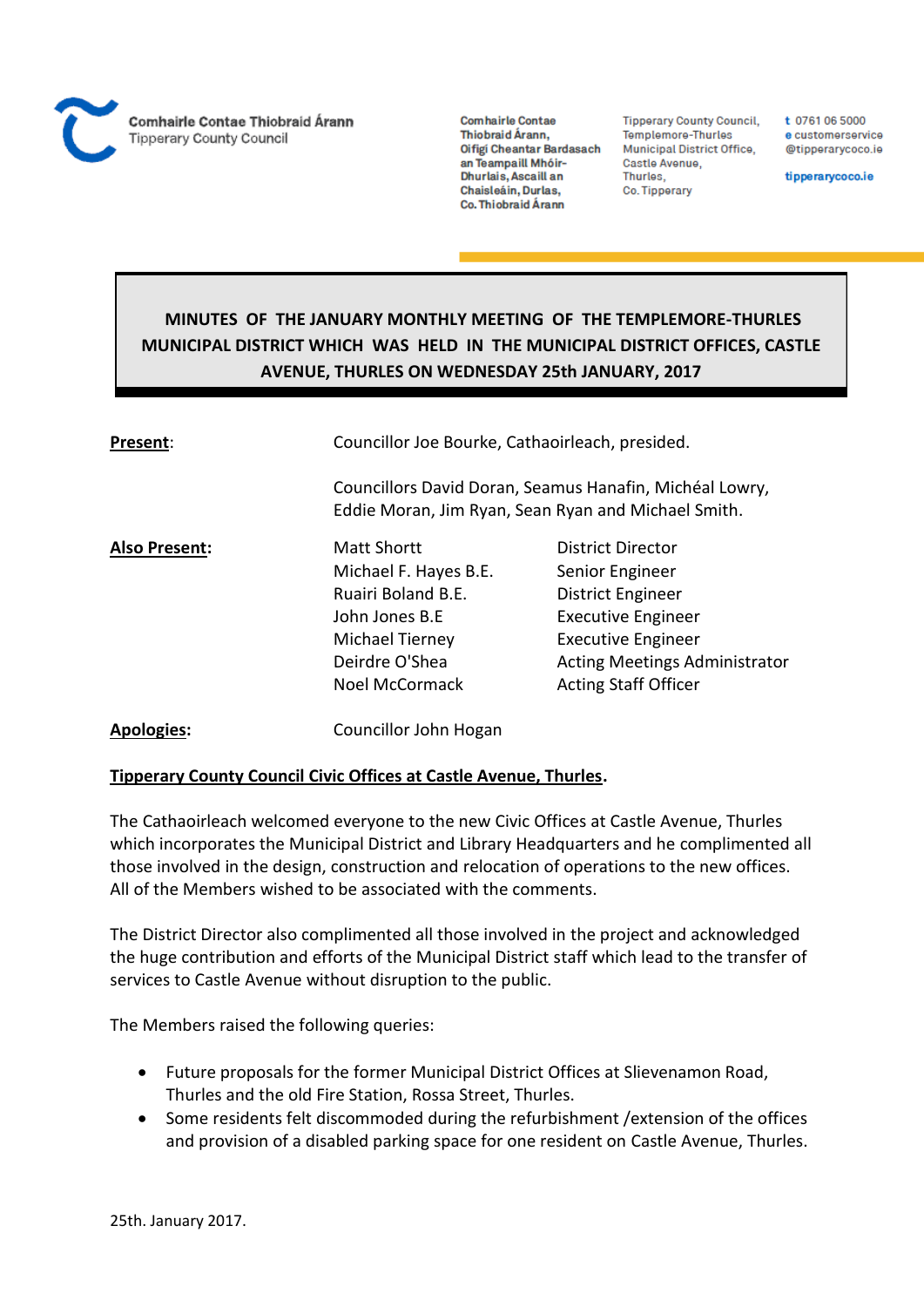

**Tipperary County Council,** Templemore-Thurles Municipal District Office, Castle Avenue, Thurles. Co. Tipperary

t 0761 06 5000 e customerservice @tipperarycoco.ie

tipperarycoco.ie

 The need to be supplied with direct lines for staff located in the Municipal District Offices.

The District Director confirmed that:

- No decision has been made on the former offices at Slievenamon Road, Thurles.
- There were no complaints received during the construction works and he will liaise with the Members in regard to any concerns the residents may have.

# **1. Adoption of Minutes.**

It was proposed by Councillor S. Hanafin, seconded by Councillor D. Doran and resolved:

"That the Minutes of the Monthly Meeting which was held on the 20th December, 2016 be adopted as a true record of the business transacted at the Meetings."

# **2. Presentation by the Local Authority Waters and Communities Office.**

The Cathaoirleach welcomed Fran Igoe and Sheevaun Thompson, Local Authorities Water & Communities Office to the Meeting.

Fran thanked the Members for the opportunity to make a presentation on the work of the Local Authority Water & Communities Office and he outlined the following:-

- The role, objectives and structure of LAWCO.
- The objectives under the Water Framework Directive 2000.
- River Suir pilot project.
- The approach taken and details of the public engagement initiatives.
- Observations /issues from the public engagement initiatives.
- Details of the Family Fun and Awareness Day in Ardfinnan.
- Water/ biodiversity project examples.
- **Draft River Basin Management Plan.**
- **Funding available through Leader.**
- Opportunities for Templemore-Thurles Municipal District area.
- Connecting communities on the River Suir catchment Area.

The Members thanked Fran for his very comprehensive presentation and made the following points :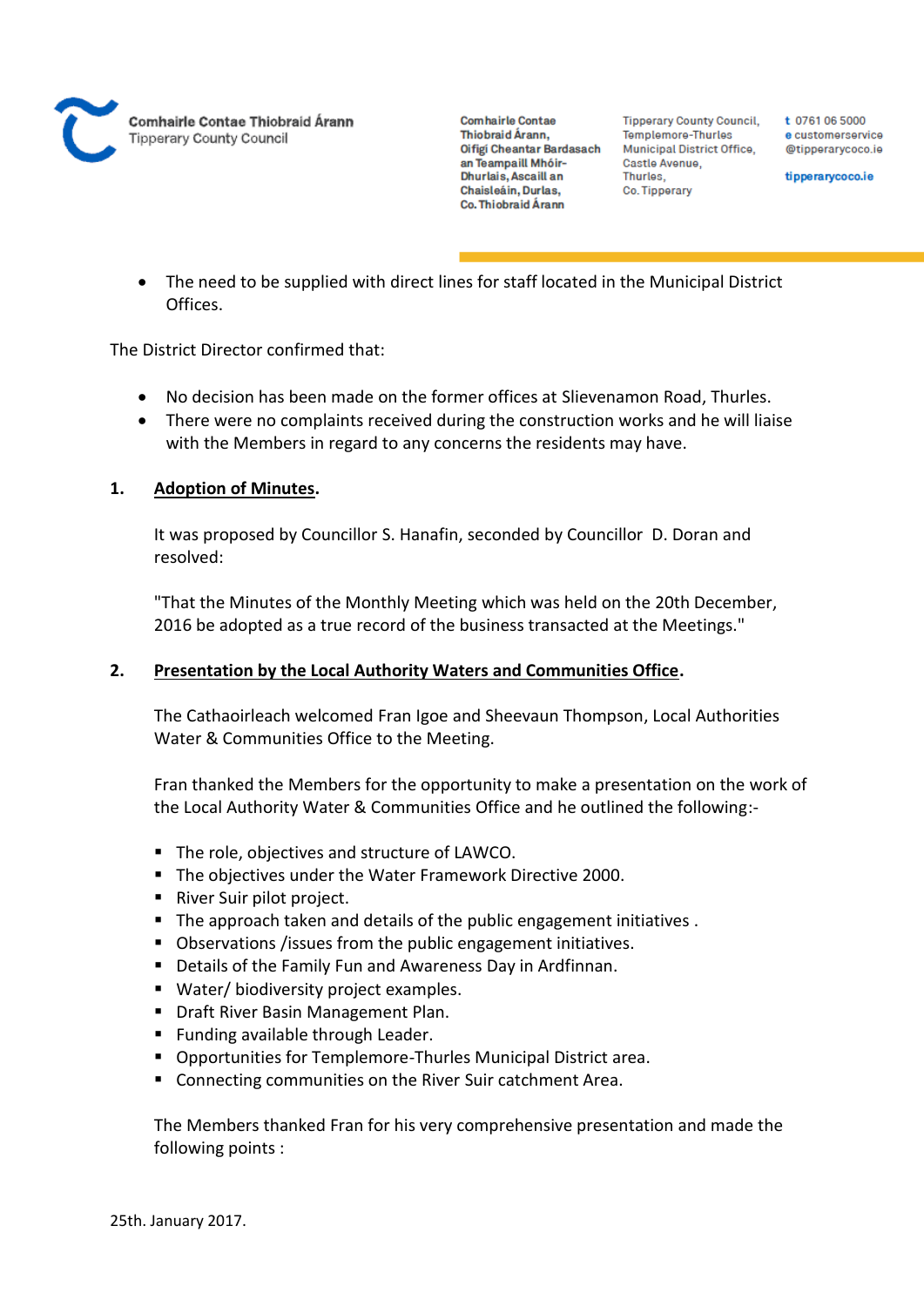

**Tipperary County Council,** Templemore-Thurles **Municipal District Office,** Castle Avenue, Thurles. Co. Tipperary

t 0761 06 5000 e customerservice @tipperarycoco.ie

tipperarycoco.ie

- Need for joined up thinking between Agencies to maximise potential development of the waterways.
- Public meetings were very informative and the preparation of the River Basin Management Plan is welcomed.
- Governance of the River Suir is a major issue.
- Investigate the possibility of a Kayaking trail from Templemore to Cahir.
- Need for balanced development in order to minimise any interference with river eco-systems.
- Clarify if the River Breagagh, Littleton and other tributaries of the River Suir will be included in the Draft River Basin Management Plan.
- Indiscriminate dumping of our rivers.
- Low water levels are an issue as a result of build up of silt.
- Consider holding a river activity event at Thurles Town Park this year.

Fran took on board the points raised by the Members and he acknowledged that a number of Agencies have different remits in regard to our waterways. He confirmed that the River Basin Management Plan would pull all of the agencies together to operate under one framework. He added that the community involvement in activities on the Rivers would give them a greater sense of ownership.

The District Director stressed the importance of the need for extensive consultation in raising awareness and highlighting the potential of the River.

# **3. Water Services.**

The Cathaoirleach welcomed Sean Keating, Director of Services, Eddie Loughnane, Administrative Officer and John Crowley, Senior Executive Engineer, Water Services to the Meeting.

Copy of a briefing note on Water Services was circulated at the Meeting which outlined details in the following areas:-

- The dedicated lines of communication with Irish Water that are available to Councillors.
- Irish Water Major Capital Investment Programme in the Municipal District.
- Irish Water Minor Capital Programme- Tipperary 2014-2016
- Rural Water Programme.
- Migration of non domestic water accounts to Irish Water
- Irish Water Supply Project, Eastern and Midlands Region.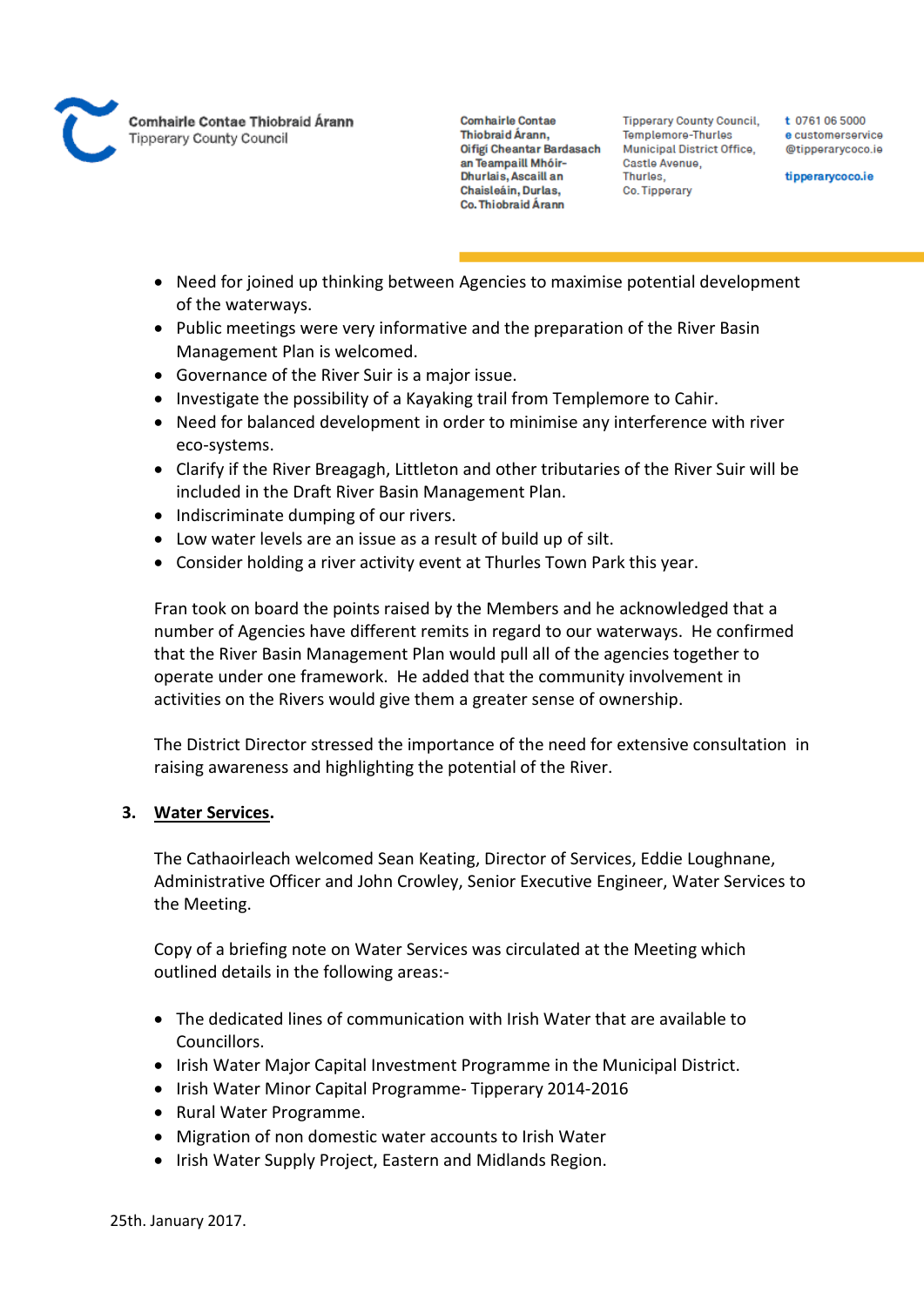

**Tipperary County Council,** Templemore-Thurles Municipal District Office, Castle Avenue, Thurles. Co. Tipperary

t 0761 06 5000 e customerservice @tipperarycoco.ie

tipperarycoco.ie

The Members raised the following issues:-

- Any proposals to address the sewerage issues in Hayfield Manor, Thurles should also include houses on the Bohernamona Road, Thurles which are currently connected to septic tanks.
- Update on timescale for the provision of a watermain on Abbey Road, Thurles which needs to be completed before safety measures can be installed at the Lidl Roundabout.
- Resolution of legacy issues with regard to non domestic water bills.
- The standard of roads re-instatement needs to be monitored.
- $-$  Problem with low water pressure in Templemore.
- Update on Oakdale Park, Templemore.
- Current status regarding illegal encampment at the Sewerage Treatment Plant in Templemore.
- Proposals to rectify damage to the laneway serving the Sewerage Treatment Plant in Littleton.
- The facility to pay Water Services Development Levies in instalments to Irish Water as was the case when they were administered by local authorities.
- $-$  Number of grants drawn down by homeowners to date in Tipperary for the replacement of lead piping.

Responses to issues raised were as follows:-

- Meetings are ongoing regarding proposals for Hayfield Manor/Bohernamona Road, Thurles.
- Water services will follow up with Irish Water to expedite works at Lidl roundabout, Thurles.
- **Road opening licences must be obtained by Irish Water prior to installation of** watermains and Water Services will work closely with the District Engineer to ensure roads are reinstated to an adequate standard.
- There are legal issues in regard to rights of way that need to be resolved in Oakdale Park, Templemore and Water Services are providing assistance to Irish Water in this regard.
- Every effort is being made by Irish Water and the Contractor to address the illegal encampment on the roadway to the Sewerage Treatment Plant in Templemore.
- The issue of low water pressure in Templemore will be investigated to ascertain the cause.
- It is the responsibility of homeowners to identify lead piping within their property and only one application has been received to date.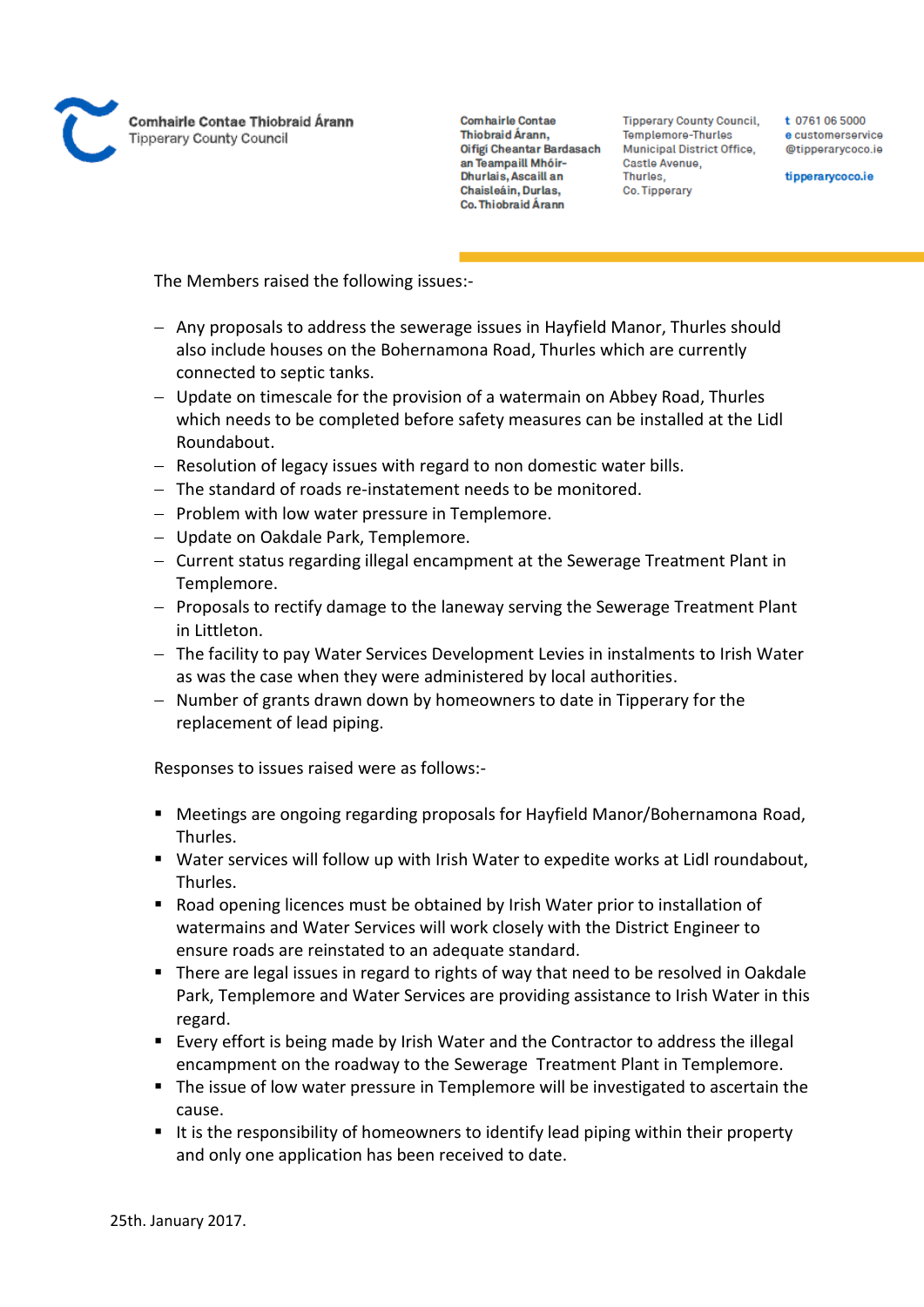

**Tipperary County Council,** Templemore-Thurles **Municipal District Office,** Castle Avenue, Thurles. Co. Tipperary

t 0761 06 5000 e customerservice @tipperarycoco.ie

tipperarycoco.ie

- Irish Water will be conducting spot checks throughout the County and the homeowner will be notified of any occurrence of lead piping in these cases.
- The Council dealt with a large number of legacy issues prior to transfer of nondomestic water accounts to Irish Water and Members can discuss specific cases with Sean Keating.
- The issue in regard to Water Services Development Levies will be taken up with Irish Water.
- Temporary works were undertaken to the roadway leading to the Sewerage Treatment Plant in Littleton last year and additional works were to be undertaken this year.

The Cathaoirleach and Members thanked Sean Keating, John Crowley and Eddie Loughnane for the update and they withdrew from the Chamber.

# **4. Environment Section.**

Marion O'Neill, Senior Executive Officer and Michael Woulfe, Senior Executive Engineer, Environment Section were in attendance with Sean Keating, Director of Services for this item.

A Report on year 2016 was circulated at the Meeting which outlined activities in the District under the following headings:-

- Burial Grounds.
- Civic Amenity Sites.
- Community Services.
- Control of Dogs.
- Control of Horses.
- Derelict Sites.
- Litter & Waste Enforcement.
- Grants awarded to Burial Ground and Tidy Towns Committees.
- $-$  Complaints to date.

The Members raised the following issues:-

- Possibility of bringing forward the Grants Schemes for Tidy Villages and Burial Grounds.
- Address the litter problem in St Josephs's new Graveyard, Templemore and Oldtown, Templemore.
- Rodent problem in a property at Lacey Avenue,Templemore.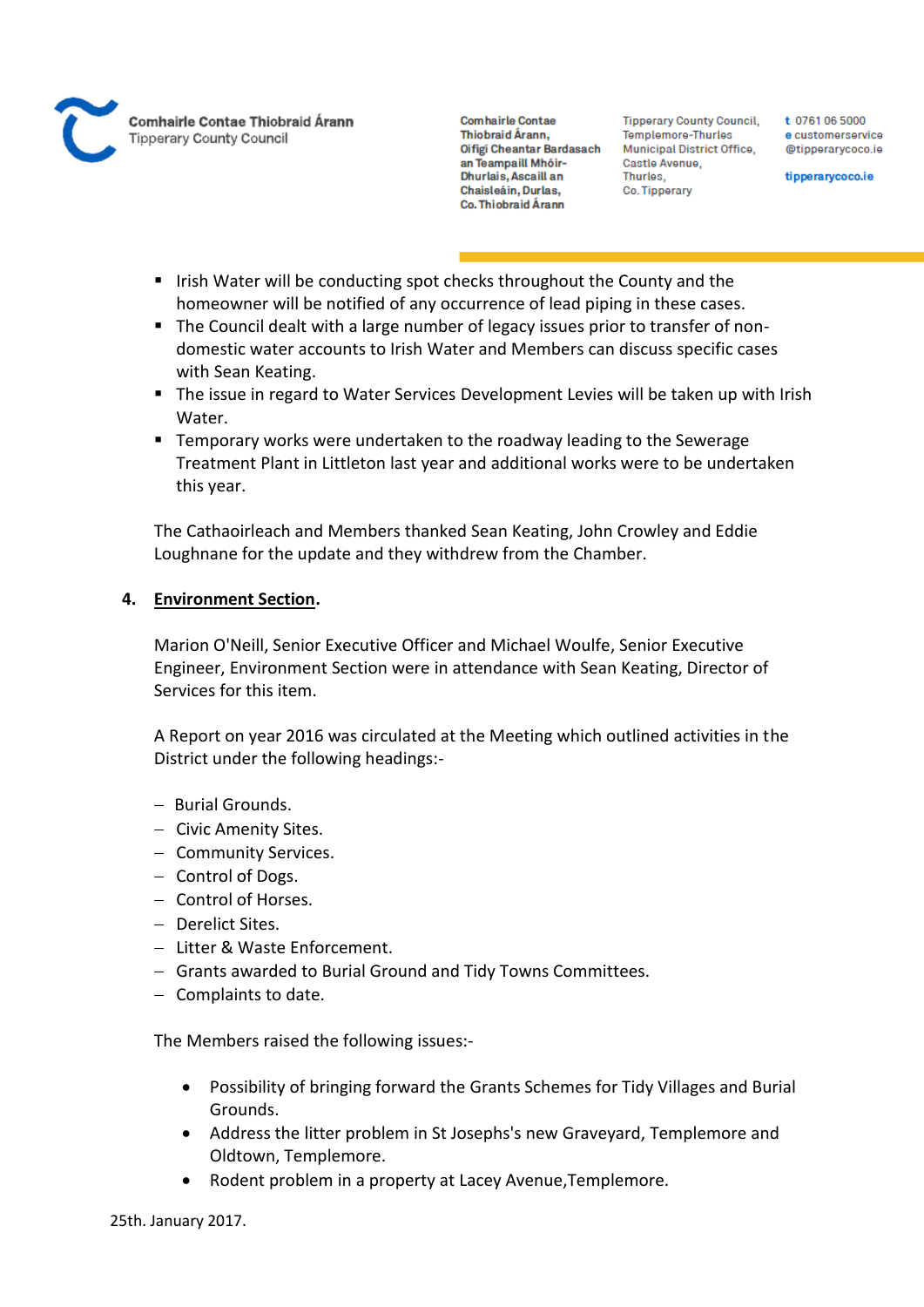

Comhairle Contae Thiobraid Árann **Tipperary County Council** 

**Comhairle Contae** Thiobraid Árann. Oifigi Cheantar Bardasach an Teampaill Mhóir-Dhurlais, Ascaill an Chaisleáin, Durlas, Co. Thiobraid Árann

**Tipperary County Council,** Templemore-Thurles **Municipal District Office,** Castle Avenue, Thurles. Co. Tipperary

t 0761 06 5000 e customerservice @tipperarycoco.ie

tipperarycoco.ie

- Possibility of erecting a CCTV camera at Bog Lodge,Templemore to counteract dumping.
- Update in regard to repairs to the wall and gate at Boulick Graveyard.
- LED lighting should be installed in tandem with new CCTV cameras
- Problem with graffiti in Thurles needs to be addressed.
- Consult with the Burial Ground Committee to identify trees that need to be felled and pruned back at St. Michael's Cemetery, The Ragg, Thurles.
- A County wide review of the condition of footpaths in graveyards needs to be carried out.
- Update on issue of sulky racing on public roads.
- Derelict buildings in Town centres need to be addressed.
- Schedule of locations that the new road sweeper will be attending.
- Greater enforcement is required in the control of horses and dogs in the County ( issue of unsupervised dogs in St. Joseph's Graveyard,Templemore and horses being tied to equipment in the playground in Littleton).
- Pruning of trees at Littleton and Borroway,Thurles

Responses to the issues raised were as follows:-

- Tidy Towns & Burial Ground Grants will be advertised in the coming weeks.
- The issue of rodents in private property at Lacey Avenue, Templemore will be examined.
- The entrance to Boulick Graveyard is on private property therefore the wall on the access route to the graveyard is a private issue.
- Discussions will be held with Gardai regarding the Graffiti problem.
- A schedule is being drawn up for the new sweeper and it will be publicised in due course.
- Signage will be erected in St Joseph's Graveyard, Templemore and in Littleton and the Enforcement Officers will be asked to monitor the areas on a regular basis.
- A measured approach is required to deal with the issue of sulky racing and consultation is ongoing with all parties in order to reach an acceptable solution.
- LED lighting will lead to greater efficiency but not increased illumination.
- The legislative process for dealing with Derelict Sites is lengthy and every effort is made to encourage owners to rehabilitate properties.
- The issue with the trees at St. Michael's Cemetery, The Ragg, Thurles will be examined.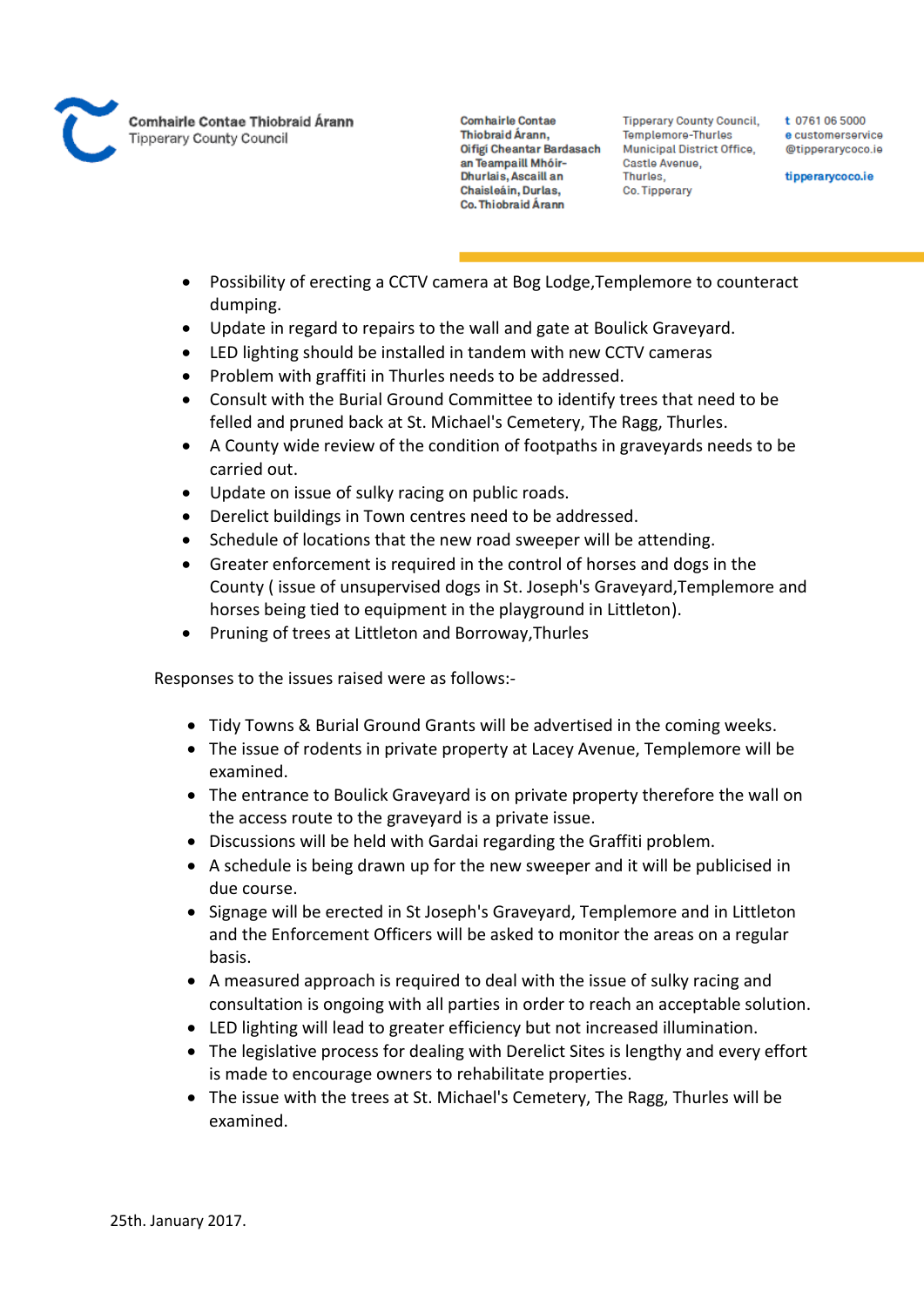

**Tipperary County Council,** Templemore-Thurles Municipal District Office, Castle Avenue, Thurles. Co. Tipperary

t 0761 06 5000 e customerservice @tipperarycoco.ie

tipperarycoco.ie

- Substantial works have been undertaken to paths in some cemeteries in the County and a review and plan of works will be undertaken subject to the availability of financial resources.
- Contact should be made with the Environment Section where horses are left in public places in order to have them impounded.

# **5. General Municipal Allocation 2017 and Templemore-Thurles Grants Schemes 2017.**

The Acting Meetings Administrator advised that the Councillors will shortly be required to agree on the apportionment of the General Municipal Allocation for 2017 which amounts to €111,389.00.

The Members made the following points:-

- Set aside funding from the GMA and savings generated from LED lighting towards the installation of additional public lighting in the District.
- Concerns with some public lights not working in Templemore.
- Calls for funding additional public lights should be raised at the Budget Meeting of the full Council later in the year.

Replies to queries raised as follows:-

- It is a matter for the Members to agree on the apportionment of the GMA provided that proposals do not create an ongoing financial liability into the future where there is no dedicated budget provided.
- There will be a need to set aside a financial provision in the Council's Budget for the taking in charge of public lighting in housing estates which will place an additional financial burden on the Council.
- The payback timeframe on the capital costs associated with the provision of LED lighting is 12 to 15 years.
- Lights that are not in working order will be fixed.

The Acting Meetings Administrator advised the Members that:-

• The Council should focus solely this year on allocating grants to Residents Associations for enhancement works in housing estates/tenant participation in Council estates and Sporting Clubs who provide playing facilities for young people and females due to the substantial increase in the number of applications received in 2016 when compared to 2015.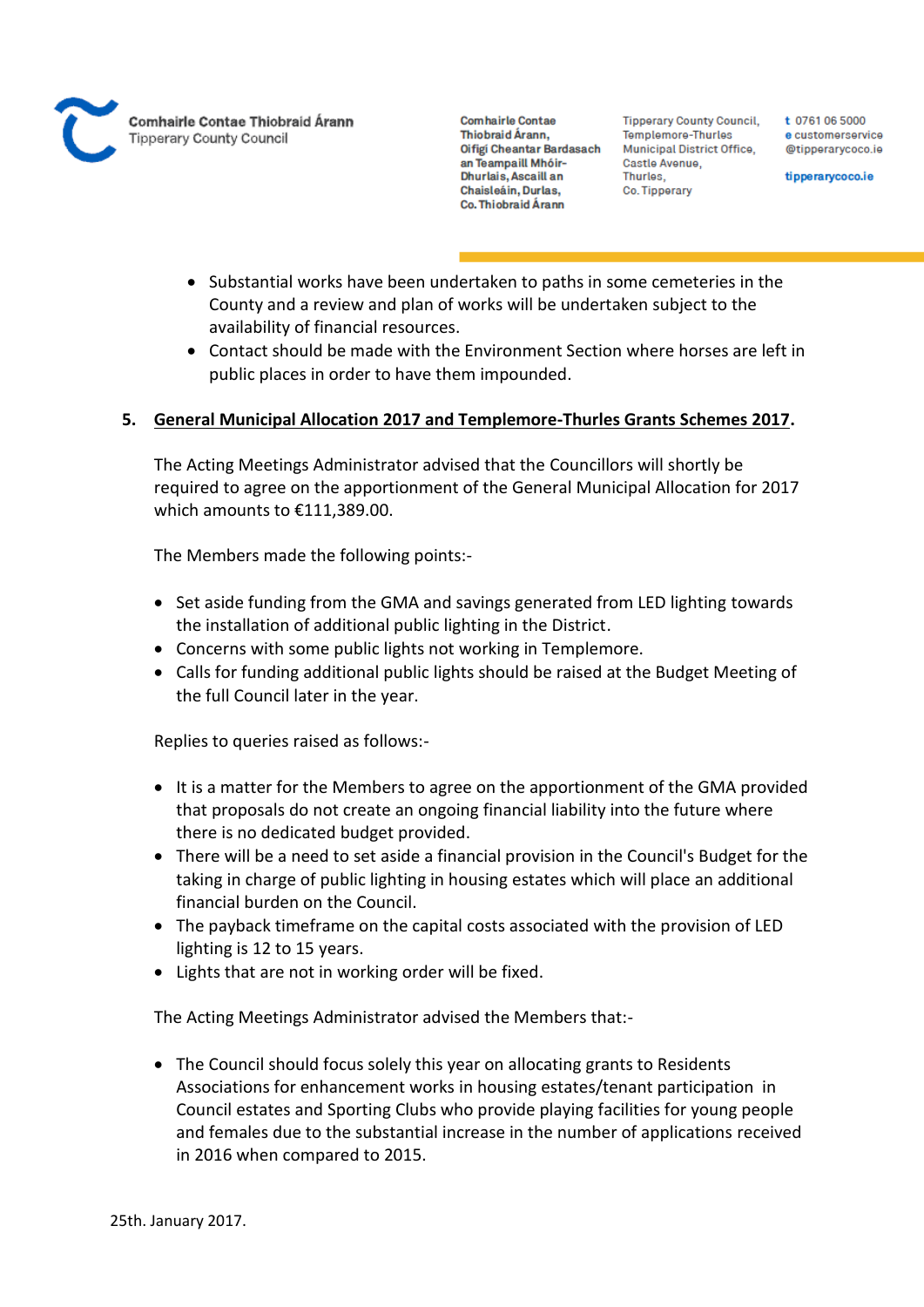

**Tipperary County Council,** Templemore-Thurles Municipal District Office, Castle Avenue, Thurles, Co. Tipperary

t 0761 06 5000 e customerservice @tipperarycoco.ie

tipperarycoco.ie

- A number of Residents Associations expressed disappointment at the reduction in the level of grant aid awarded in 2016 which was unavoidable due to the overall number of applications received.
- An advertisement will be placed in the Tipperary Star and the Midland Tribune next week inviting applications for Grants from Residents Associations for enhancement works / tenant participation in Council estates and from Sporting Clubs for the provision of playing facilities for young people and females in the Municipal District. A timeframe of 5 weeks will be permitted for the submission of completed applications which must be accompanied by a current bank statement and receipts for the period 1st June 2016 to 28th February 2017. The closing date for draw down of approved grants is 30th September, 2017.

There were no objections raised by the Members to the amendments to the Grants Schemes and it was agreed that the details of the schemes be emailed to the Members.

# **6. Proposed Work Programmes for 2017.**

Michael F. Hayes, Senior Engineer, Roads Section confirmed that:-

- Grants of €18,460,000.00 have been announced for regional and local road improvements in the County.
- The Restoration Improvement Grant has been increased by  $€1,000,000.00$ .
- The 2017 Roadworks Programme should be circulated to the Members for consideration shortly.

The Members raised the following issues:-

- Re-examine previous proposals for the provision of a footbridge in Holycross adjacent to the Bridge which would improve the safety of pedestrians and support tourism.
- Investigate the possibility of providing additional traffic calming measures at Scoil Ailbhe, Thurles.
- Undertake resurfacing works at Littleton village as drainage works are now completed.
- Poor condition of the road surface from the junction with the old N8 to the Rectory, Littleton.
- Address speeding issue outside Kennedy's Funeral Home, Borrisoleigh.
- Provide breakdown of proposals submitted to the Department for improvements to bridges in the County.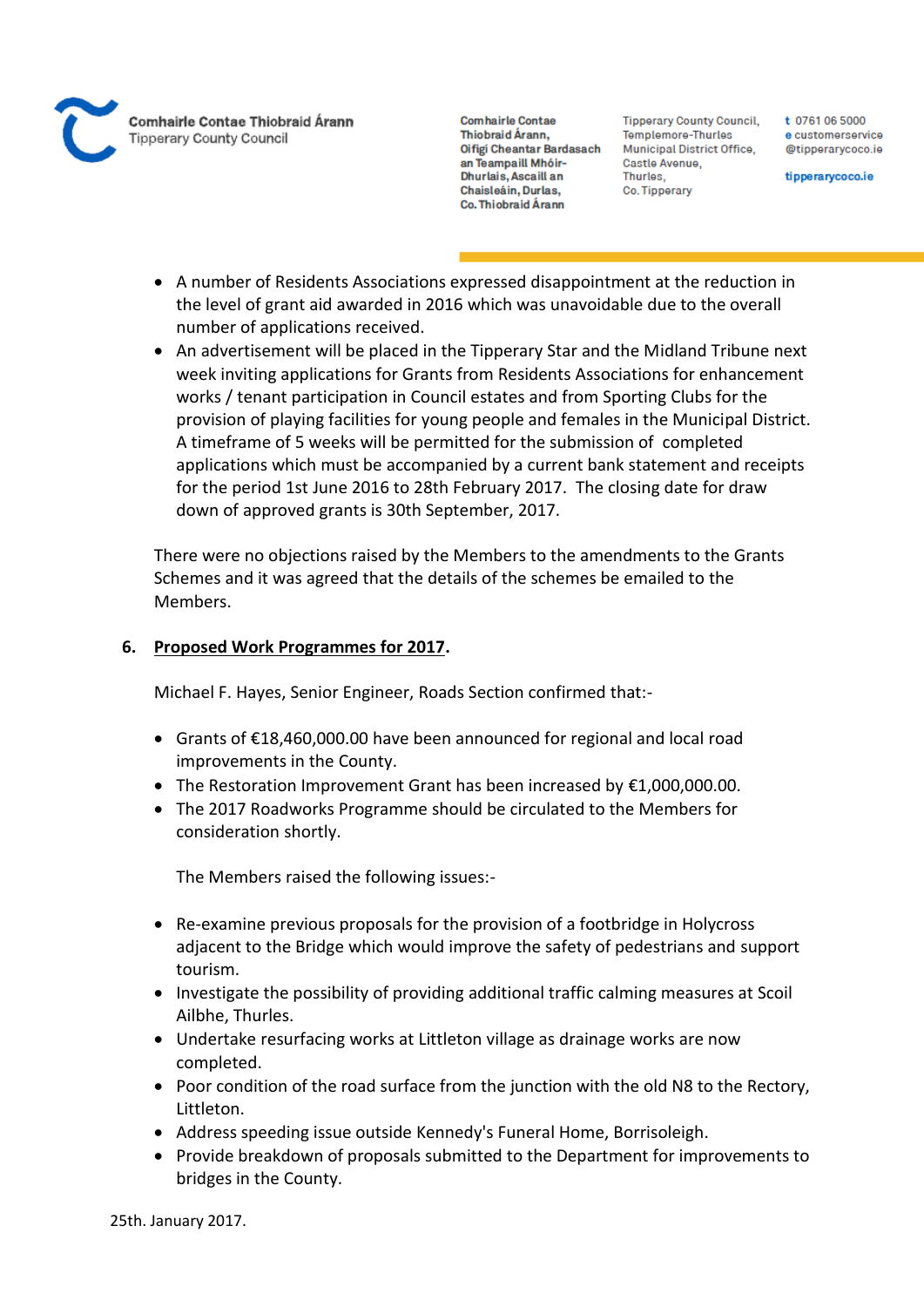

Comhairle Contae Thiobraid Árann **Tipperary County Council** 

**Comhairle Contae** Thiobraid Árann. Oifigi Cheantar Bardasach an Teampaill Mhóir-Dhurlais, Ascaill an Chaisleáin, Durlas, Co. Thiobraid Árann

**Tipperary County Council,** Templemore-Thurles Municipal District Office, Castle Avenue, Thurles, Co. Tipperary

t 0761 06 5000 e customerservice @tipperarycoco.ie

tipperarycoco.ie

- The urgent need for the reintroduction of the Local Improvement Scheme.
- Retention of surface water on the road at Coolkip, Horse & Jockey.
- Re-instatement of speed limit signs in Ballysloe.
- Provision of footpath out to Ryans public house in Holycross.
- The road surface on Suir Bridge in Thurles needs attention.
- Investigate the possibility of erecting bollards near the Gaeilscoil in Bohernanave. Thurles where the road narrows.
- The Bridge at Graiguewood is in a dangerous condition and in need of attention.
- Installation of bollards at the entrance to St Mary's Avenue, Thurles to prevent illegal parking.
- The provision of traffic calming measures in Rosemount, Thurles.
- Establish if flood relief works will be undertaken at Ballyerk, Two Mile Borris.
- Provision of road markings/signage at Cloone Cross, Templemore.
- Poor condition of the road surface at the entrance to the car park adjacent to St. Joseph's old cemetery, Templemore.

Replies to queries raised as follows:-

- The provision of a footbridge in Holycross can be examined under the Town / Village Renewal Scheme.
- There is no dedicated funding for the Local Improvement Scheme.
- A meeting will be held with TII next week and Members should bring issues that they want raised to the attention of the Cathaoirleach.
- The issues relating to the Gaeilscoil, Scoil Ailbhe and St Mary's Avenue will be examined.
- The poor condition of the road surface at the Suir Bridge, Thurles has been referred to the T.I.I.
- The provision of a path at Ryan's public house, Holycross can be considered by the Members under the General Municipal Allocation 2017.
- It is intended to resurface the car park adjacent to St. Joseph's old cemetery, Templemore on a phased basis over a number of years subject to the availability of funding.

# **7. Update on Projects.**

| Liberty       | Square   | Part 8 procedure is ongoing. It is envisaged |
|---------------|----------|----------------------------------------------|
| Refurbishment | and      | that works may commence in the third         |
| development   | .nt<br>a | quarter of 2017 and that the new car park    |
| carpark.      |          | shall be constructed first.                  |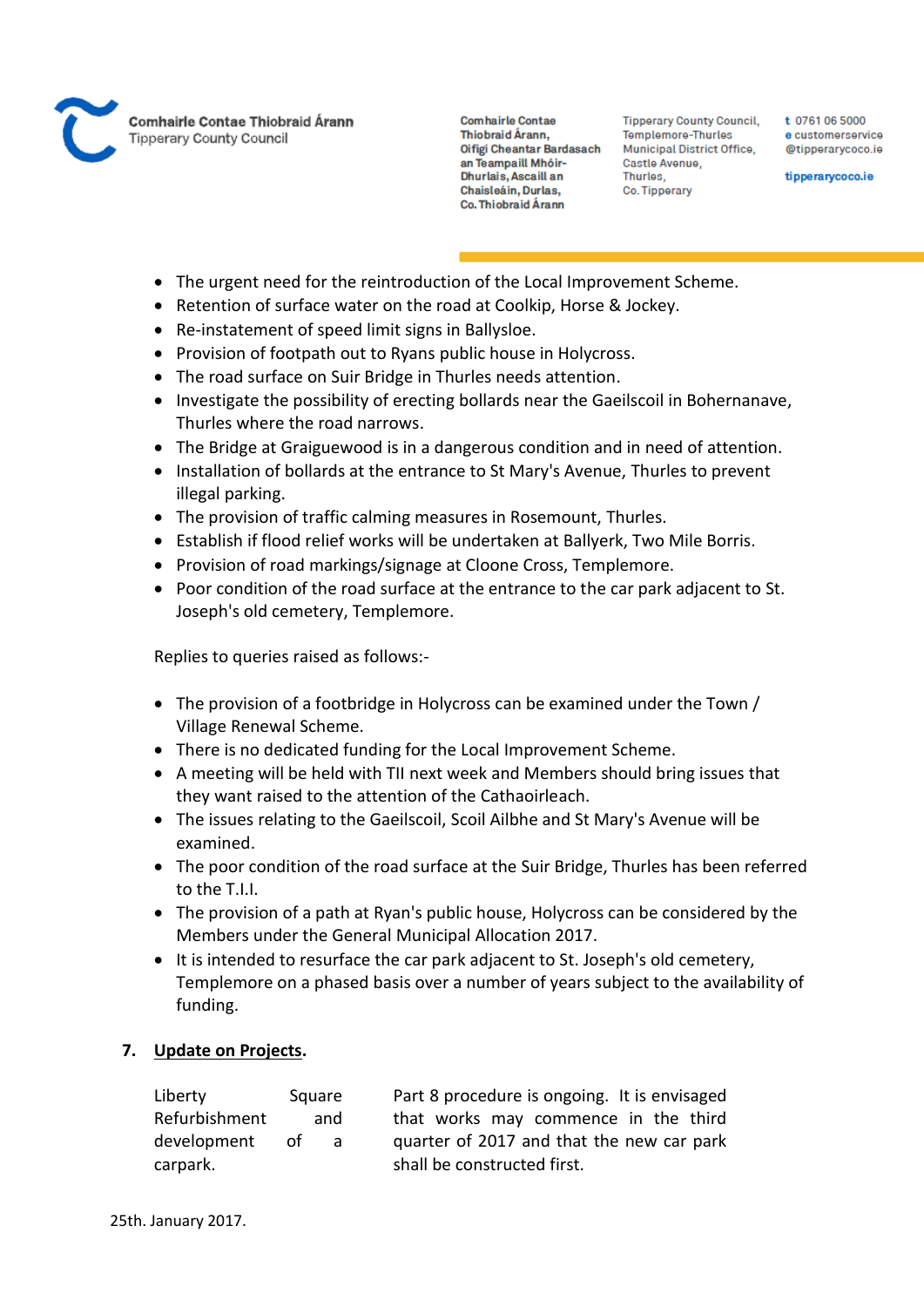

Comhairle Contae Thiobraid Árann **Tipperary County Council** 

**Comhairle Contae** Thiobraid Árann, Oifigi Cheantar Bardasach an Teampaill Mhóir-Dhurlais, Ascaill an Chaisleáin, Durlas, Co. Thiobraid Árann

Monday 16th January, 2017.

be undertaken to the building.

The new offices opened to the public on

A Brief is currently being prepared for Consultants regarding the specific works to

Work is progressing satisfactorily on the new Garden in Templemore Town Park.

Meetings with stakeholders are underway.

Works under the 2016 GMA are complete.

**Tipperary County Council,** Templemore-Thurles Municipal District Office, Castle Avenue, Thurles. Co. Tipperary

t 0761 06 5000 e customerservice @tipperarycoco.ie

tipperarycoco.ie

Extension to and Refurbishment of the Offices at Castle Avenue, Thurles.

Repairs / Improvements to Templemore Town Hall.

Town / Village Renewal Project 2016.

Templemore Town Park Extension.

Village Enhancement Works.

Rocrea Enhancement Scheme and Roscrea Traffic and Transportation Plan 2016.

A further Steering Committee Meeting regarding the Traffic and Transportation Plan will be held in three weeks and the Consultants will liaise with the Design Team on the development of plans to progress proposed improvements to Castle Street, Roscrea.

Thurles Town Park. i. Works on repairs to the roof of the disused building will commence once Contractors have been appointed.

> ii. The CCTV will be extended to cover Thurles Town Park which will be funded from the Capital Account. The server for the CCTV serving Thurles town will be relocated to the Garda Station in due course, however, there is no funding available to upgrade the existing system.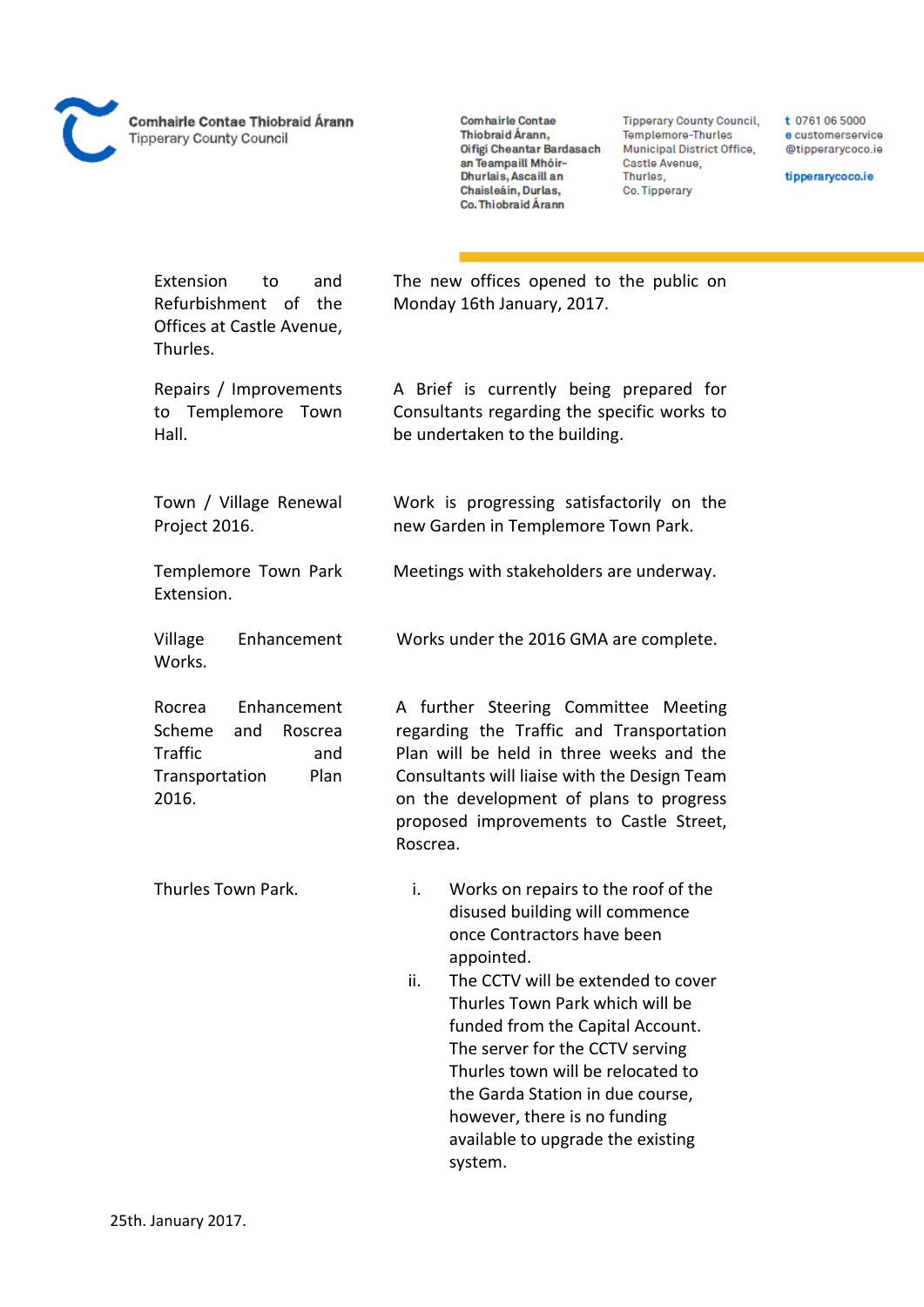

**Tipperary County Council,** Templemore-Thurles Municipal District Office, Castle Avenue, Thurles. Co. Tipperary

t 0761 06 5000 e customerservice @tipperarycoco.ie

tipperarycoco.ie

Carpark at St. Patrick's Cemetery.

A report is being prepared for consideration by the Members at the February Municipal District Meeting.

### **8. Notices of Motion.**

# **a) Notice of Motion in the names of Councillors D. Doran and J. Ryan.**

Councillor D. Doran formerly moved the following Notice of Motion in his name and in the name of Councillor J. Ryan:

"We call on the relevant authorities including this Municipal District Council to remove parking off Parnell Street in Thurles for a trial period of 3 months."

Councillor J. Ryan seconded the Motion.

The response circulated to the Members with the Agenda in advance of the Meeting is as follows:

"With the permission of the Members, the Council will refer the Notice of Motion to the Garda Authorities for a report/ recommendation."

Councillors D. Doran and J. Ryan indicated that the request relates specifically to the provision of a single yellow line from the junction at Cuchulainn Road, Thurles to the existing single yellow line in Parnell Street, Thurles between the hours of 9.00am to 6.00pm to alleviate traffic congestion.

A number of Members expressed concerns with the request due to the following:

- The need to prevent any further dereliction of our town centres.
- Preserve existing employment in Thurles town which would be impacted through the removal of parking on Parnell Street.
- Taking parking off Parnell Street, Thurles would not alleviate congestion in Liberty Square where a number of streets converge.
- It is short-sighted to take one street in isolation in dealing with traffic management for the entire town.
- There was no public consultation on the proposals.

It was agreed that a vote would be taken on whether or not to refer the Notice of Motion to the Garda Authorities for a report / recommendation.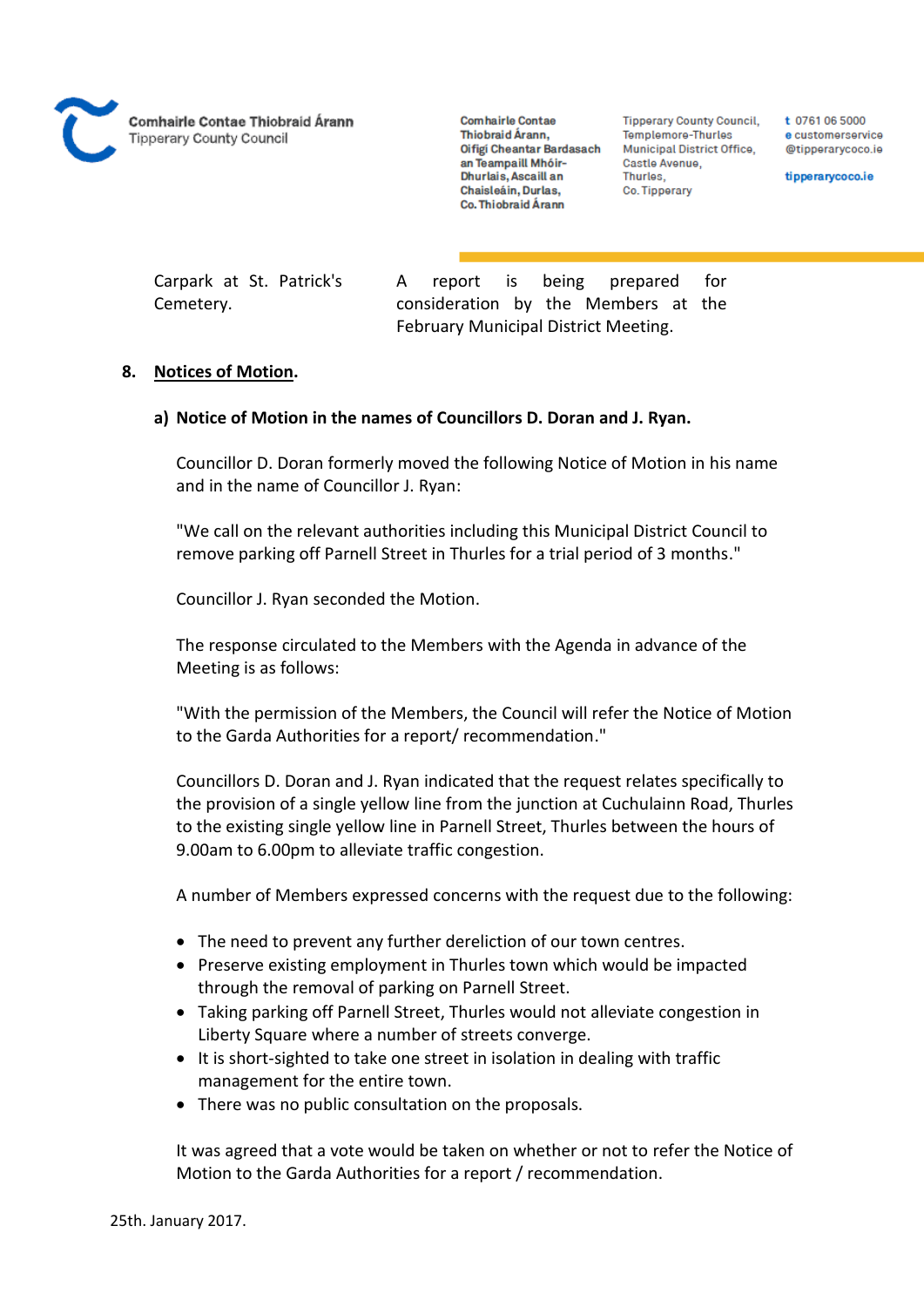

**Tipperary County Council,** Templemore-Thurles Municipal District Office, Castle Avenue, Thurles. Co. Tipperary

t 0761 06 5000 e customerservice @tipperarycoco.ie

tipperarycoco.ie

For referral: D. Doran, J. Ryan (2) Against referral: J. Bourke, S. Hanafin, M. Lowry, E. Moran, S. Ryan, M. Smith (6)

The Acting Meetings Administrator announced the result of the Vote and advised that the Notice of Motion would not be referred to the Garda Authorities based on the result of the Vote.

# **b) Notice of Motion in the name of Councillor S. Ryan.**

Councillor S. Ryan formerly moved the following Notice of Motion in his name:

"That the Council would seek to clean up and clear the pathway in Turtulla across the road from Thurles Golf Club. This would ensure that the area can be accessed safety by pedestrians, cyclists and joggers. It would also have the affect of improving the aesthetic appearance of one of the main arterial routes into the town of Thurles."

Councillor S. Hanafin seconded the Motion.

The response circulated to the Members with the Agenda in advance of the Meeting is as follows:

"A ground survey will be undertaken from the existing footpath at the An Post sorting office to Turtulla Cross,Thurles to facilitate design and costing which will be subject to the availability of funding from the TII."

Councillor S.Ryan expressed his satisfaction with the response.

#### **9. Correspondence.**

#### i. Castles in Thurles.

The Acting Meetings Administrator read out emails received from Joe MacGrath, CE and Marie Phelan, Tourism Development Officer, Community & Economic Development Section in regard to a request from Councillor J. Ryan to examine the tourism potential of the two castles in Thurles. It was noted that the community can apply for Leader funding up to the 3rd. February, 2017 if they wish to undertake research or a feasibility study on the castles with a view to having them included in the "Butler Trail" which is currently being developed by Tipperary County Council.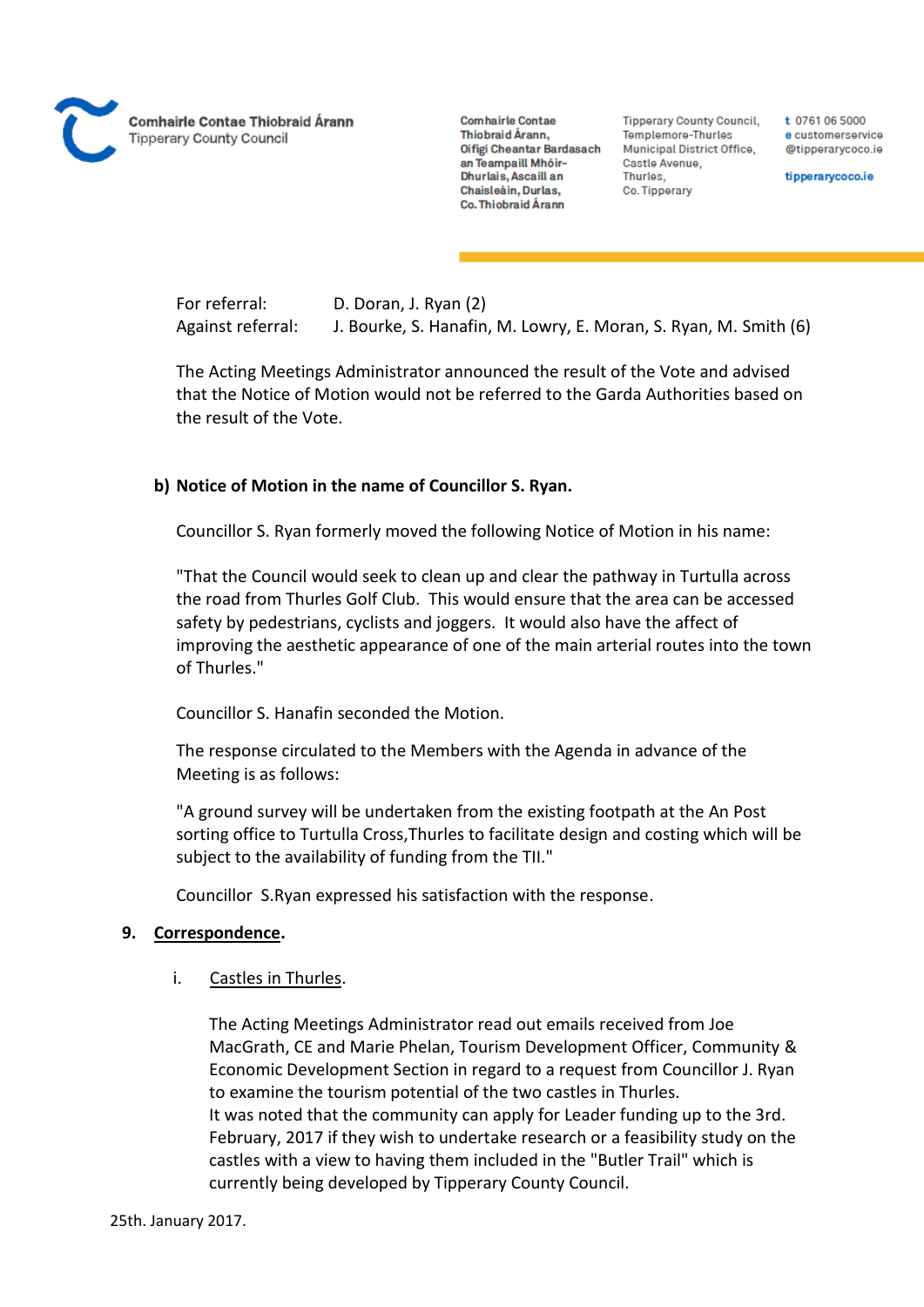

**Tipperary County Council,** Templemore-Thurles Municipal District Office, Castle Avenue, Thurles. Co. Tipperary

t 0761 06 5000 e customerservice @tipperarvcoco.ie

tipperarycoco.ie

# ii. Develop a training programme for staff involved in the Retail & Tourism Sectors in the County.

The Acting Meetings Administrator outlined the contents of an email received from Marie Phelan, Tourism Development Officer, Community & Economic Development Section advising that Fáilte Ireland ran training called "Dwell on Excellence Training" for front of house staff in Thurles in 2016 and that the Council has requested a repeat of the training in 2017.

# iii. Christmas lighting in Templemore town.

The Acting Meetings Administrator read out a letter which was received from Ms. Mary O'Shea, Templemore in regard to seeking the permission of the Members to fundraise in order to increase the Christmas lighting in Templemore town in 2017.

It was agreed that the Cathaoirleach would establish a sub-committee comprising of representatives from the Templemore Traders Association, Templemore Development Association and a number of Councillors to examine ways of improving the Christmas lighting in the town and that Mary O'Shea would be invited to participate on the Committee.

# iv. Multi Party Framework Agreements for Electrical Services and for Plumbing Services for Local Authorities.

The Acting Meetings Administrator confirmed that:

- Tipperary County Council will be required to tender its requirements for electrical and plumbing services through the Multi Party Framework Agreements currently advertised by the Local Government Operational Procurement Centre.
- **EXT** Local electricians must apply to join the Multi Party Framework Agreement for Electrical Services for Local Authorities by 3.00pm on 17th. February, 2017 and local plumbers must apply to join the Multi Party Framework Agreement for Plumbing Services for Local Authorities by 3.00pm on 24th. February, 2017.
- Every effort should be made by the Members to encourage local plumbers/electricians to apply to join the Frameworks as Tipperary County Council will be required to run mini competitions amongst the suppliers that are included on the frameworks and suppliers that are not on the frameworks cannot be used by the Council in the future.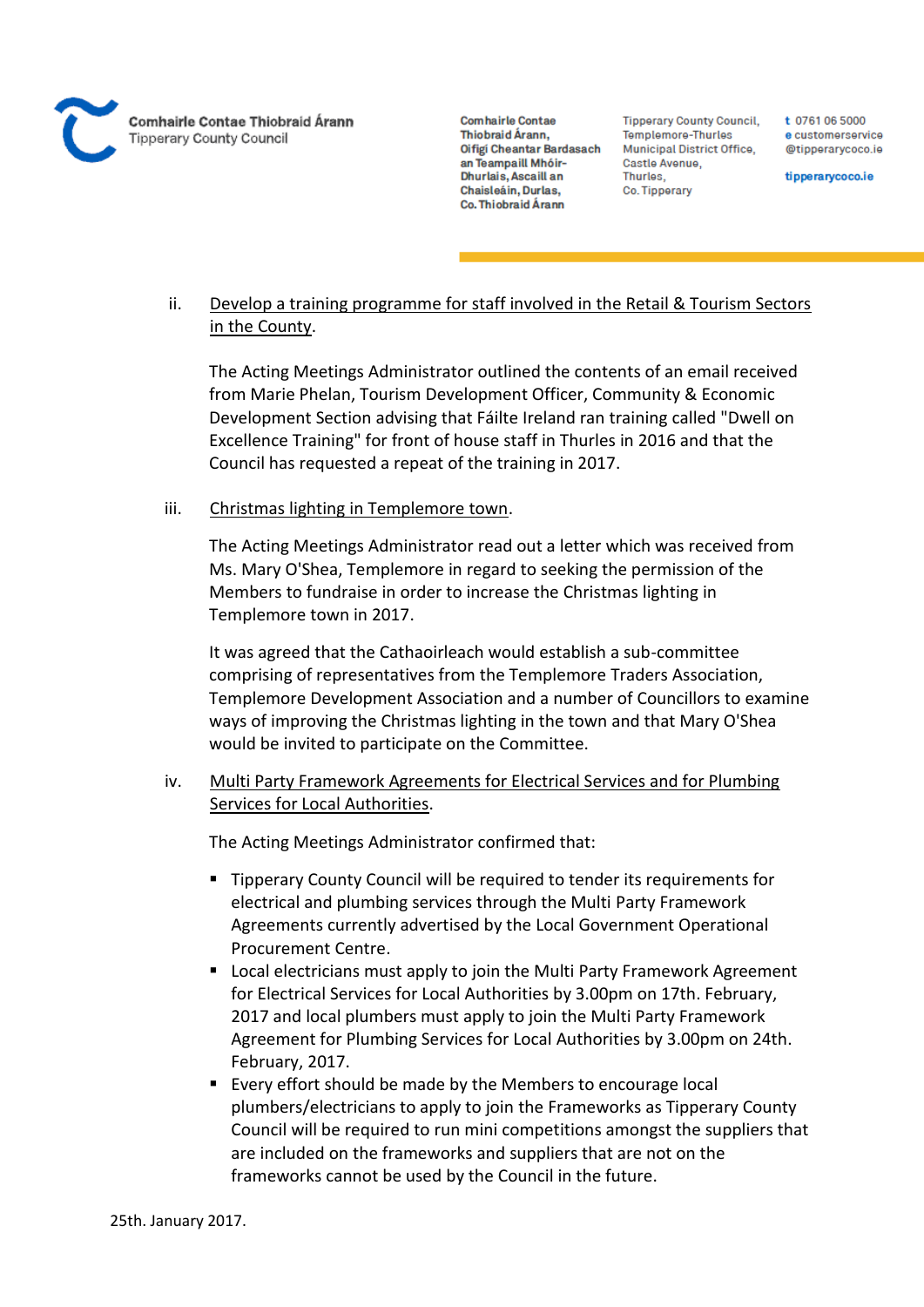

**Tipperary County Council,** Templemore-Thurles Municipal District Office, Castle Avenue, Thurles, Co. Tipperary

t 0761 06 5000 e customerservice @tipperarycoco.ie

tipperarycoco.ie

# v. Special Speed Limit Review Workshop.

The Acting Meetings Administrator read out the contents of an email which was received from the Roads Section requesting the holding of a Workshop in order to update the Members on the assessment of submissions received following public consultation on the Special Speed Limit Review.

It was unanimously agreed that the Special Speed Limit Review Workshop would take place from 12.30pm to 1.30pm on Wednesday, 22nd. February, 2017 after the Templemore-Thurles Municipal District Community Safety Committee Meeting which takes place at 11:30am and that the Monthly Municipal District Meeting would follow at 2.00pm.

# **10. Vote of Congratulations / Sympathy.**

Councillor M. Smith wished our Lady's Secondary School, Templemore every success in the forthcoming Harty Cup Semi-Final against Nenagh CBS on Saturday. The other Members endorsed his comments.

# **Civic Awards.**

It was agreed that a sub-Committee be established to examine criteria / protocol for the holding of Civic Receptions in the District compiling of the following:-

District Director, Acting Meetings Administrator, Cathaoirleach, Councillors D. Doran, S. Hanafin, M. Lowry, J. Ryan, S. Ryan.

# **11. Any Other Business.**

| There are a number of lights that are not  | The issue will be examined.                 |
|--------------------------------------------|---------------------------------------------|
| in working order in the Skateboard Park in |                                             |
| Thurles Town Park.                         |                                             |
| Poor lighting at the Pedestrian Crossing   | The ESB is investigating the matter.        |
| near Templemore Town Hall.                 |                                             |
| The Council should consider purchasing     |                                             |
| the property that is for sale at the       |                                             |
| entrance to Templemore Town Park.          |                                             |
| Update on removal of all of the            | All of the poles will be removed shortly as |
| temporary poles in the Square in           | requested.                                  |
| Templemore town.                           |                                             |